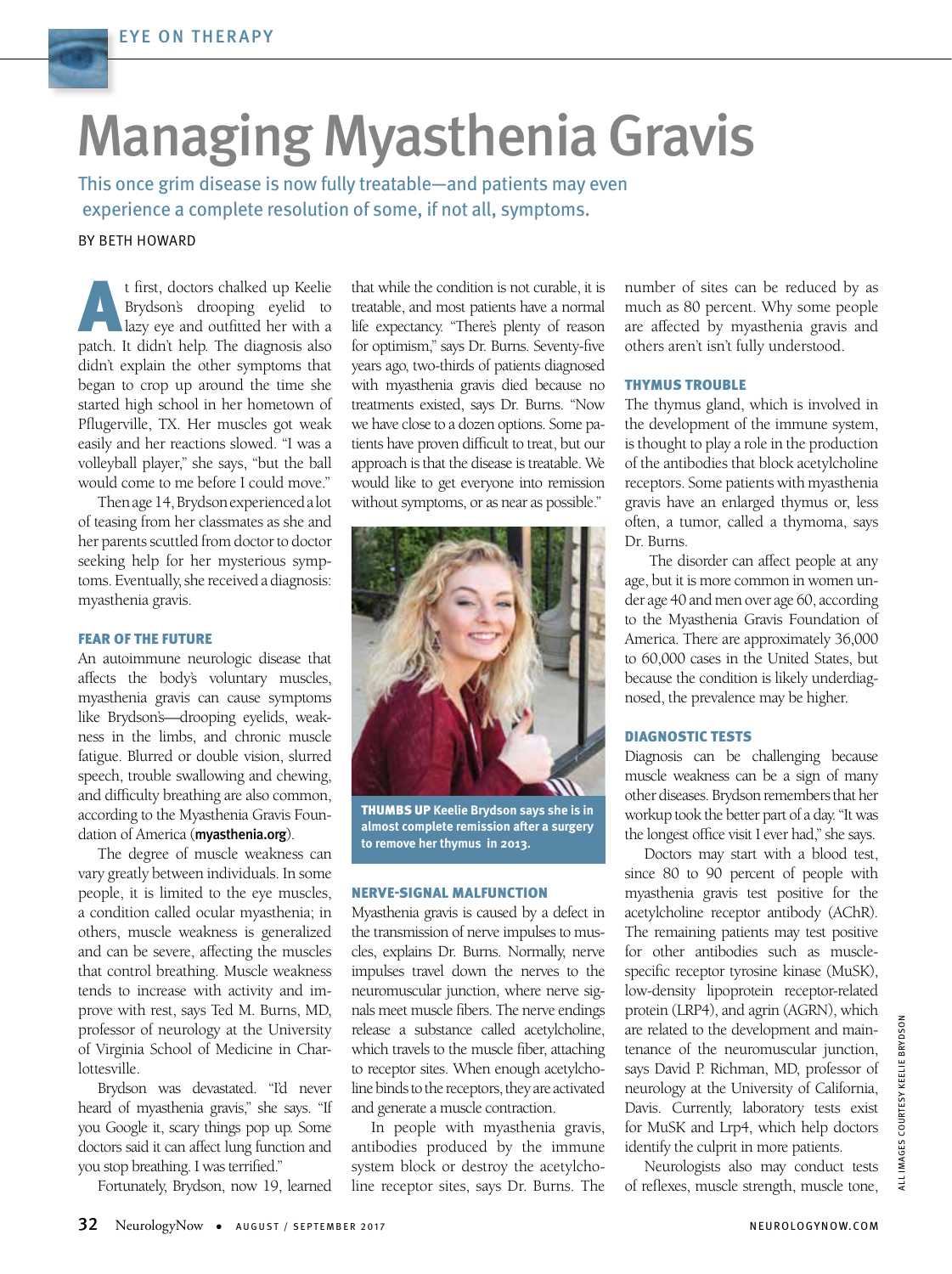**66** I'd never heard of myasthenia gravis. If you Google it, **scary things pop up**. Some doctors said it can affect lung function and you stop breathing. I was terrified.  $\sum_{k}$ 

**—KEELIE BRYDSON**



LIVING WITH MG **Keelie Brydson in 2012, before surgery; in the hospital after her thymectomy; and with her mother, Melissa, after recovery.**

sense of touch and sight, coordination, balance, gait, posture, and mental abilities, says Dr. Richman. They may also inject edrophonium chloride, a chemical that blocks an enzyme that breaks down acetylcholine, into an affected muscle. If the patient's strength improves temporarily, it may be a sign that he or she has the disease. For patients like Brydson, who had a droopy eyelid, the doctor may place an ice pack on the eyelid for two minutes to see if the drooping improves.

 To test nerve-muscle signaling, doctors may stimulate a nerve electronically six to 10 times to see if it worsens with repetition, says Dr. Richman. A more invasive test, a single-fiber electromyography, involves inserting a needle through the skin into a muscle to measure electrical activity between the brain and a single muscle fiber. Doctors may also order MRI or CT scans to look for abnormalities of the thymus. To determine breathing strength, doctors may conduct pulmonary function tests.

#### TREATMENT OPTIONS

#### ANTICHOLINESTERASES

The most common treatment for myasthenia gravis is a class of medications

known as anticholinesterases, such as pyridostigmine bromide (Mestinon), says Gary S. Gronseth, MD, FAAN, professor and vice-chairman of the department of neurology at the University of Kansas Medical Center. They act quickly to relieve symptoms by preventing the breakdown of acetylcholine, the substance that signals muscles to contract. Sometimes these drugs are all that patients need to feel well.

#### IMMUNOTHERAPY

Most patients eventually will need treatment with prednisone, Dr. Gronseth says. Other immunotherapy drugs commonly added to prednisone include azathioprine (Imuran), mycophenolate mofetil (CellCept), tacrolimus (Prograf), methotrexate (Trexall, Rasuvo), cyclosporine (Sandimmune, Neoral), and cyclophosphamide (Cytoxan, Neosar). Immunotherapy helps prevent the body from making the antibodies responsible for myasthenia gravis, he explains.

#### MONOCLONAL ANTIBODIES

A new medical option for myasthenia gravis is the powerful monoclonal antibody rituximab (Rituxan), which is given by

infusion. This medication may be more effective for patients who test positive for MuSK antibodies, Dr. Gronseth says. Another monoclonal antibody, eculizumab (Soliris), is also being investigated.

#### RAPID-ACTING IMMUNOTHERAPIES

Therapies such as intravenous immunoglobulin (IVIG) and plasmapheresis, which start working rapidly but also wear off quickly, are prescribed in certain situations—for example, when patients are waiting for slower-acting medications to kick in or to augment immunotherapy drugs when symptoms aren't completely under control. They may also be used to build strength prior to surgery or to manage a crisis, such as when respiratory muscles are so weak that a patient is at risk of not being able to breathe, says Dr. Gronseth.

With IVIG, normal antibodies from donated blood are infused into the patient's bloodstream to alter the immune system and relieve symptoms temporarily. With plasmapheresis (or plasma exchange), another temporary fix, doctors remove blood from the patient's body intravenously. The plasma that contains the harmful antibodies is then separated out,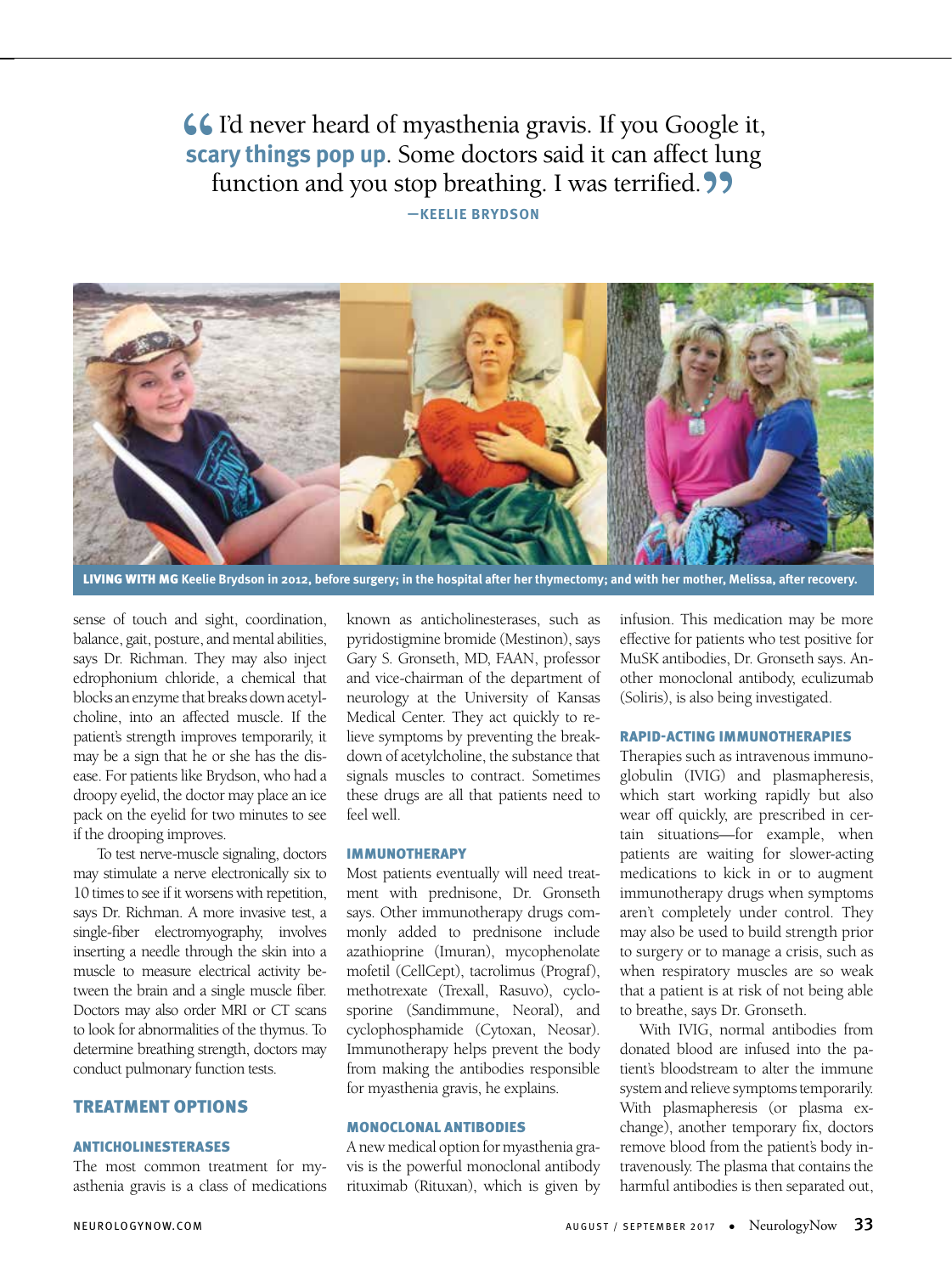### 66 With our current treatments, 80 percent of patients can **experience a remission**. The new mindset should be, 'Aim to live a normal life.' $\frac{1}{2}$

**—DAVID P. RICHMAN, MD**

and the antibody-free blood is returned to the patient, explains Dr. Gronseth.

When prednisone and pyridostigmine failed to help Brydson, she started receiving plasmapheresis treatments every two weeks. She experienced substantial relief from chronic weakness by her third treatment, and in subsequent treatments. "I was stronger for two weeks, almost normal again," she says. "The drawback was that I would crash at the end of the two weeks and I'd feel worse than ever."

#### THYMECTOMY

In some cases, Dr. Gronseth says, doctors will recommend a surgical procedure

moving the thymus gland. This procedure has been used for many decades, mostly in patients with thymomas and in those under age 60 with moderate to severe generalized myasthenia. Until recently, though, there was no clear evidence that it was better for patients than leaving the gland in place.

called a thymectomy, which involves re-<br>percent of patients getting surgery plus in the hospital plus weeks or months of That changed when researchers published a randomized controlled trial, the gold standard of medical research, in the *New England Journal of Medicine* in 2016 showing that the procedure combined with prednisone is more effective than prednisone alone in patients without thymomas. "After three years, 70 percent of patients getting surgery plus

prednisone had virtually no symptoms, versus 50 percent of the patients just getting prednisone," says Dr. Gronseth. "It's not a cure, but it's a pretty big benefit. Patients get better and they end up needing less prednisone."

#### **SURGERY**

The traditional surgical approach for thymectomy involves making an incision through the sternum (breastbone) to open the chest and remove the thymus, which lies behind it. The procedure allows doctors to see into the chest and ensure that all the thymus tissue is removed. But it also involves several days

# When In Doubt

The American Academy of Neurology's guideline recommends athletes suspected of having a concussion be removed from the game immediately and not be returned until assessed by a health care professional trained in concussion.

Learn more about concussions and access resources, including the AAN's convenient mobile app, Concussion Quick Check.